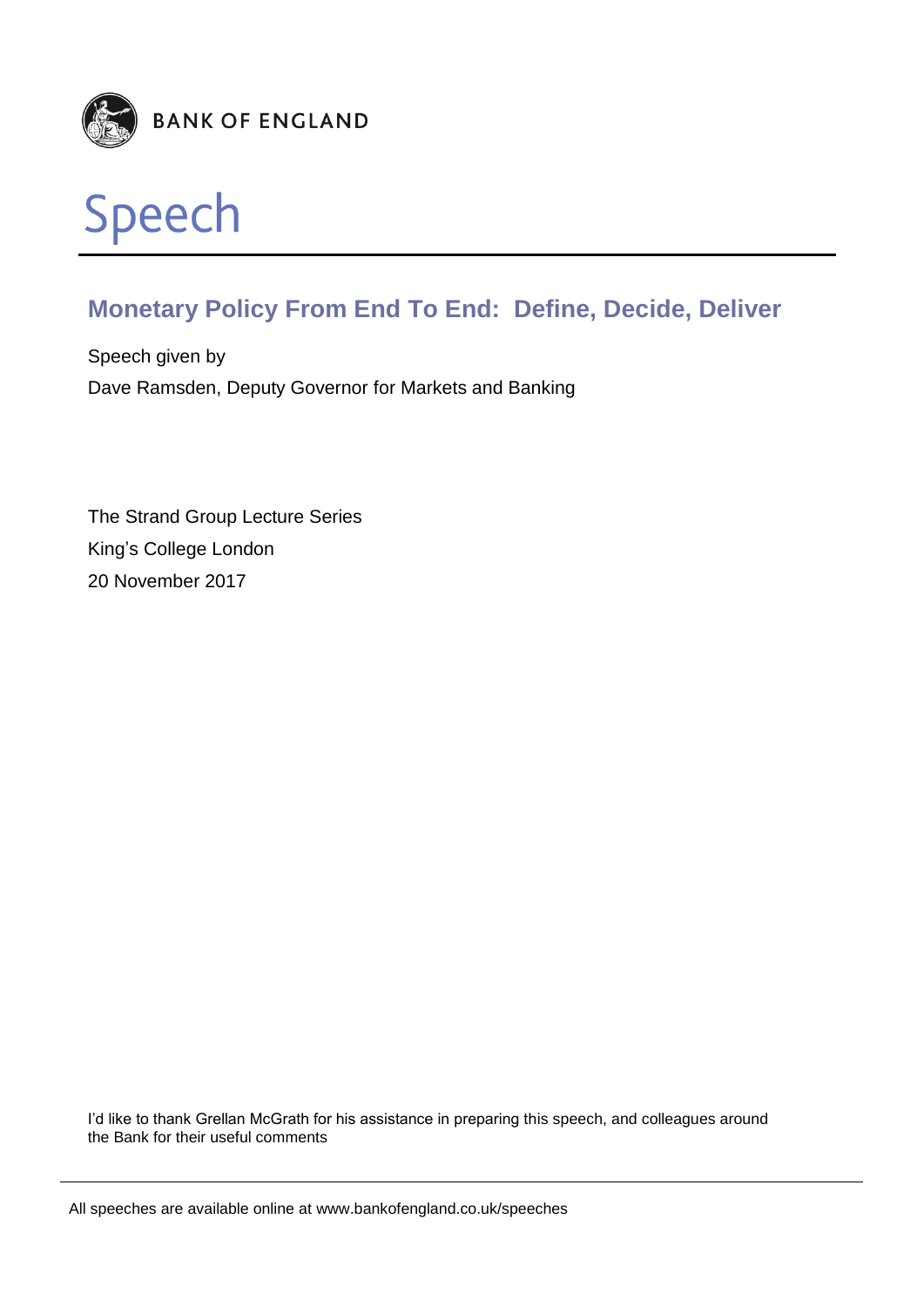### **End to End Monetary Policy**

This is my first speech in my new role as Deputy Governor for Markets and Banking, and as a member of the Monetary Policy Committee (MPC). It is a pleasure to be giving it in the newest part of King's College London and in my position as a visiting professor here at King's. And I'm delighted it's the 25<sup>th</sup> Strand Group event, showing how this flagship series of policy relevant events has already become well established.

One of the key differences between my old and my new role is the level of accountability. As Chief Economic Advisor to HM Treasury for the past 10 years, as would be expected under the civil service code, I was generally responsible for giving evidence-based advice to ministers who were ultimately accountable for their decisions to parliament and the public. That is very different in my new role in which I am directly accountable to parliament and public for decisions taken as a member of the MPC, Financial Policy Committee (FPC) and Prudential Regulation Committee (PRC). I also have a direct set of prescribed responsibilities under the Bank's application to itself of the Senior Managers Regime – a framework developed to improve accountability at the top of financial services firms.

As a key part of that accountability, over the coming years I look forward to giving many talks and speeches such as this one to set out the thinking behind decisions and their delivery across the full range of my and the Bank's responsibilities. The Bank has quite rightly placed emphasis on the role of communication as a policy tool in its Vision 2020 strategy; describing our work to as diverse a range of people as possible.

Of course I start this new role at an interesting point in time. It is nearly 17 months since the UK voted to leave the EU, and just over 16 months until that decision takes effect in March 2019. In the period since the referendum we have learned that while Brexit was at one level a binary decision, there are many potential outcomes, and paths to those outcomes. Perhaps reflecting this multidimensionality, uncertainty about Brexit seems to be increasing rather than diminishing over time (Slide 1). In the Bank's Decision Maker Panel Survey (which is run jointly with Nottingham University), the share of firms who placed Brexit among the top sources of uncertainty rose from 35% in a survey taken in September 2016 to 40% in August this year. While those who say it is not an important source of uncertainty fell from 23% to 13% over the same period.

Brexit has an important bearing on the Bank's pursuit of monetary and financial stability, and it is taking steps to help ensure the necessary adjustment is as smooth as it can be. The Prudential Regulation Authority is engaging proactively and intensively with banks and insurers to ensure their plans are robust to the full range of potential outcomes. The FPC is focussed on its statutory responsibility of identifying and monitoring and taking action to reduce risks. The MPC's focus has been on balancing the trade-off, as required by its remit, between the speed at which inflation returns to target, and the support that monetary policy provides to jobs and activity during the adjustment process. In the Markets and Banking areas of the Bank, for which I have direct responsibility, we are undertaking a series of initiatives which, although not directly related to Brexit,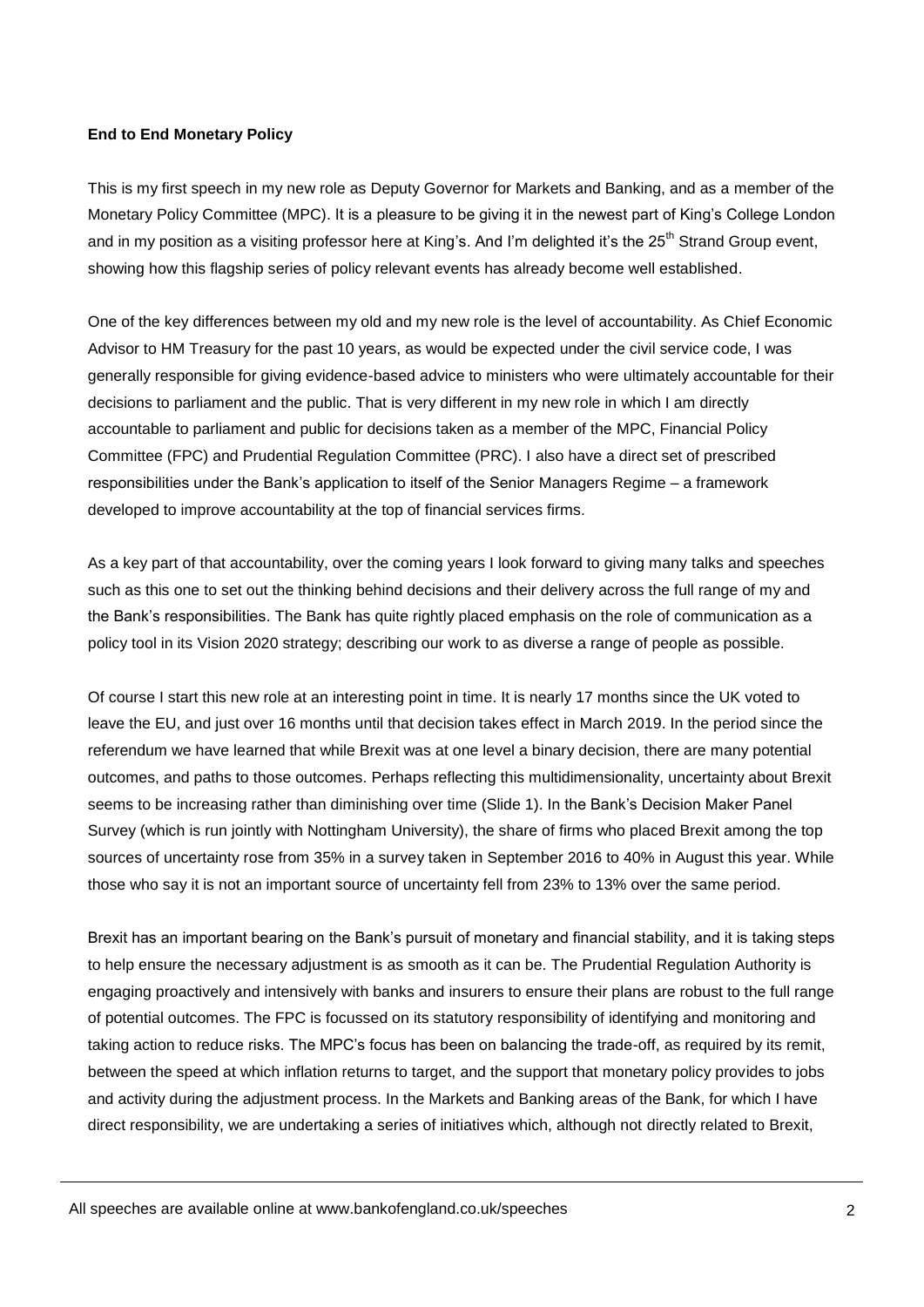will help ensure stability, improve effectiveness and enable innovation in key parts of the UK's financial system through this period of challenges and opportunities.

It is the work of the MPC and of the Markets and Banking areas that I would like to focus on today. In particular the role they play in 'end to end' monetary policy, which for the purposes of this lecture I will split into three phases: *Define, Decide, and Deliver.* Respectively, they refer to the clear specification of the objectives of monetary stability; the setting of policy appropriately to meet those objectives; and the implementation of monetary policy through the Bank's operations in financial markets.

#### **Define**

-

Let me start with Define. The Bank's responsibility for monetary stability dates back to at least the Bank Charter Act of 1844 when it was given a monopoly on issuing notes in England and Wales. In the intervening period the Bank's monetary policy objective has taken many different forms that have varied in their degree of formality, clarity and success – including the gold standard, membership of Bretton Woods, monetary targets and the Exchange Rate Mechanism.

For much of that period, the Bank's monetary stability aims lacked definition. As the Governor has recently noted<sup>1</sup>, this changed with the Bank of England Act of 1998 which clarified – for the first time in three centuries – the Bank's responsibilities. The 'end' for monetary policy was defined as maintaining price stability (specified in subsequent Remits as the pursuit of a symmetric 2% CPI inflation target) and, subject to that, supporting the economic policy of the government including its objectives for growth and employment. The means for getting there is the independent setting of monetary policy by the MPC. This represented a major step forward for the clarity, accountability and efficiency of monetary policy, as assessed by the 2013 review of the monetary policy framework by the Treasury.

By de-politicising the short run trade-off between inflation and activity, this arrangement has provided the grounds for the most successful monetary policy regime for the UK thus far. The MPC's flexible inflationtargeting framework was further strengthened by the 2013 Treasury Review and the following Remit update which effectively 'completed the contract' by further specifying the relationship between the MPC's primary objective for price stability, and its secondary objective to support jobs and growth. Though, having overseen the 2013 Review, I must declare an interest in judging its contribution.

Since then, the Remit has explicitly acknowledged that, in exceptional circumstances shocks to the economy may be particularly large or the effects of shocks may persist over an extended period. In such a period the

<sup>1</sup> Carney M (2017), remarks given at a conference to mark 20 years of the MPC's operational independence, notes that Governor Eddie George once remarked that in the half century that followed the Bank's nationalisation in 1946 it "operated under legislation which, remarkably did not attempt to define our objectives or functions."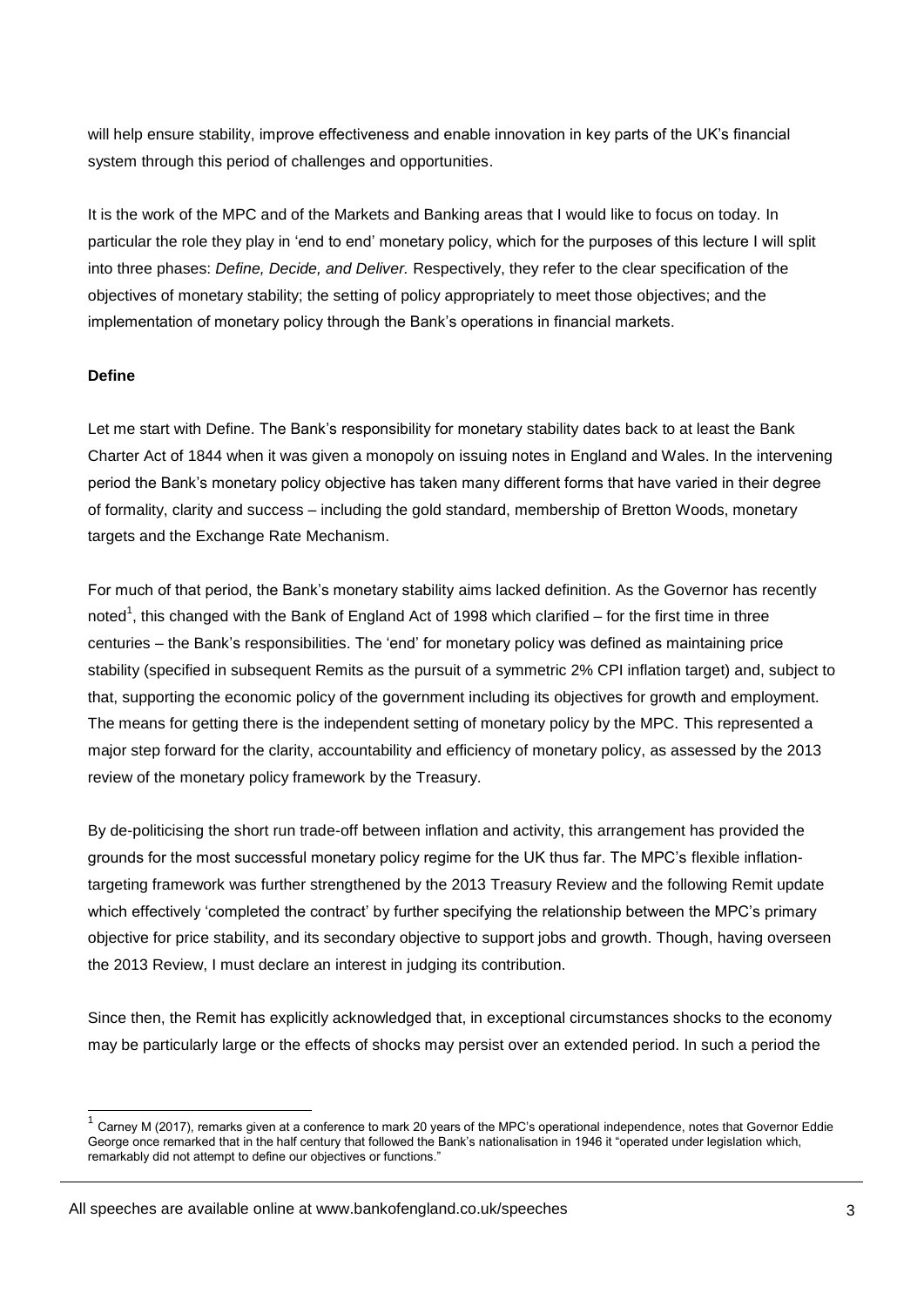MPC must balance the trade-off between the speed with which inflation is brought back to the target and the consideration that should be placed on the variability of jobs and economic activity.

Of course we didn't have Brexit in mind when updating the Remit in 2013, nevertheless the Bank headed into the EU referendum last year with arguably the most clearly defined objective for monetary policy in its 323 year history. And it has been the foundation of the framework the MPC has used to set monetary policy since the referendum result. Although I only joined the Committee in September, the analytical approach in the framework is one that I fully sign up to. So I would like to spend a minute setting it out.

Fundamental to the way in which the MPC has reacted to Brexit is that monetary policy cannot prevent either the necessary adjustment – such as that implied by the movement of the exchange rate - as the UK moves towards its new international trading arrangements, or the weaker income growth that is likely to accompany it. These are real phenomena likely to play out over many years – exactly the kind of thing that monetary policy cannot affect, no matter how often it is asked by some commentators to do so.

What the MPC can do is support the economy during the adjustment process. But even in doing that the Committee has faced a trade-off between stabilising inflation on the one hand and output and employment on the other. I would note this is something the Committee was able to anticipate before the referendum, the minutes of the MPC's May 2016 meeting stating that "[t]he implications for the direction of monetary policy will depend on the relative magnitudes of the demand, supply and exchange rate effects." And my colleague Ben Broadbent has recently set out in more detail what this means in the particular context of Brexit.

True to this statement, the MPC has set monetary policy since the referendum on the basis of its assessment of how those effects are interacting. This is made difficult by the large, uncertain and sometimes offsetting implications of the decision to leave the EU. So it is not surprising that even though all Committee members sign up to the framework I have laid out, their individual assessment of the economic outlook has differed along the way.

#### **Decide**

Which brings me to the second phase of 'end to end' monetary policy: Decide. In the MPC's meeting at the start of this month, a majority of its members thought that the evolution of supply and demand was such that the margin of slack in the economy now seemed fairly limited, and that underlying inflationary pressures had shown some signs of picking up. As a result, they judged that this reduced the degree to which it was appropriate for the MPC to tolerate an extended period of above-target inflation, and that a small reduction in stimulus was warranted. Notwithstanding this 25bp increase, Bank Rate remains close to its lowest rate its 323 year history (Slide 2).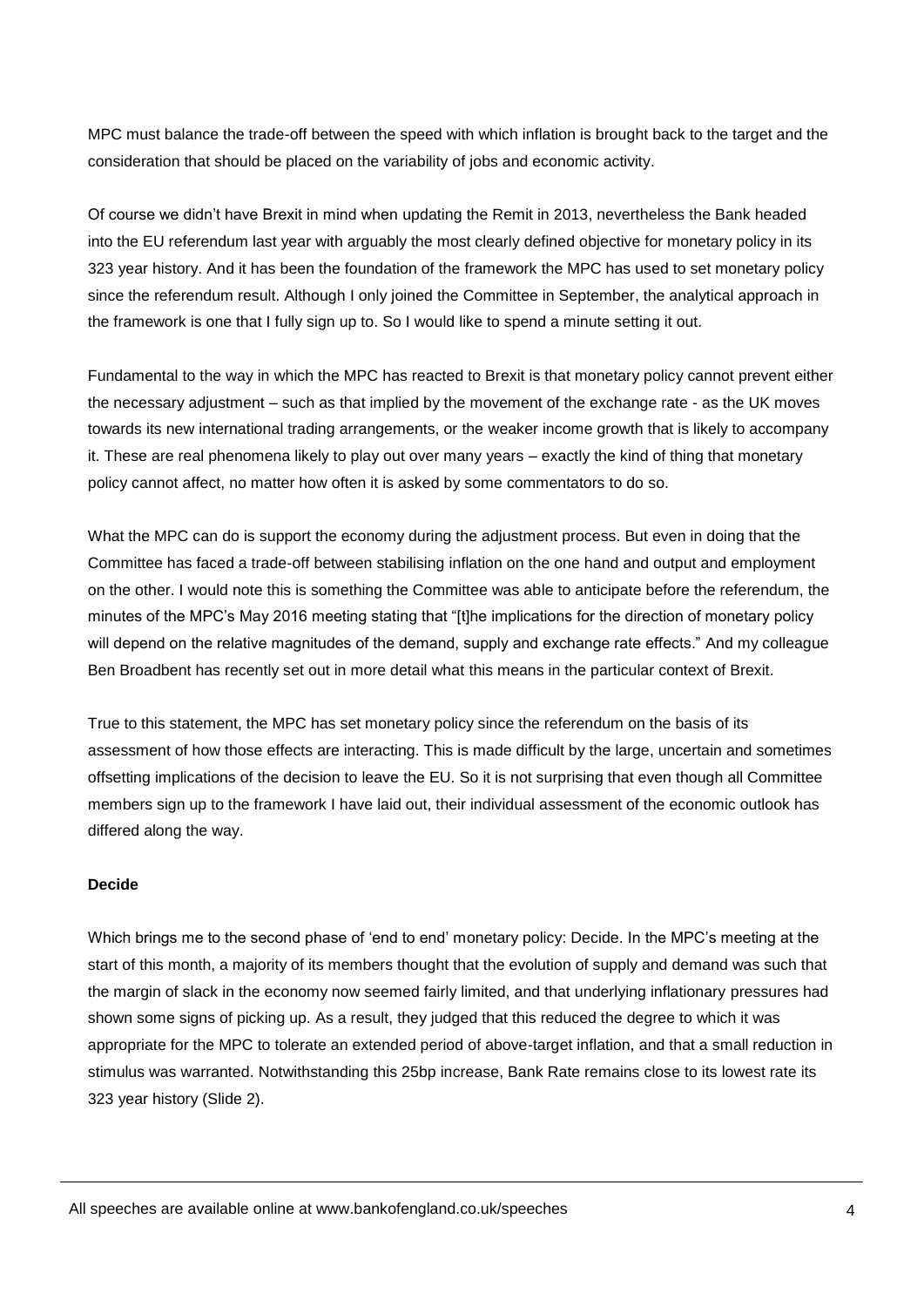I wasn't in that majority. That was not because I disagree with the overall framework for setting monetary policy in this exceptional period, but rather because I have a somewhat different assessment of the economy.

By way of framing my own decision, let me give a few comparisons to how things might have turned out in the absence of Brexit, for which I will use the MPC's May 2016 forecast as a proxy (Slide 3). GDP growth in the year to 2017 Q2 (the latest quarter for which we have a full set of both expenditure and labour market data and the latest data available at the time of the November MPC decision) was 0.8pp weaker than the MPC's May 2016 forecast, within which business investment growth was a full 5.2pp lower. Despite the weakness in output, employment and hours have actually been stronger than expected, meaning productivity growth per hour was been 2.2pp weaker in the year to 2017Q2. Nominal wage growth was 1.5pp weaker than in the pre-Brexit forecast, which, coupled with the effects of the depreciation on inflation, meant real wage growth was 2.6pp weaker.

So, how does this nexus of data fit into my assessment of the economy? Let me start with demand, which is arguably the most straightforward to explain. Although the economy confounded the initial expectations embodied in usually-reliable surveys taken immediately after the referendum – which implied that growth was headed for negative territory - there is no doubt that demand has now slowed.

This can primarily be accounted for by a sharp slowdown in consumption growth, from 3.1% as recently as the middle of 2016 to 1.5% in the year to 2017Q2, the weakest four quarter growth since 2012. The primary driver of this weakness has been the weakness in real income, itself reflecting the 18% depreciation of sterling from its pre-referendum peak as financial market participants have reacted to the prospect of Brexit.

Working in the opposite direction, we have witnessed a rotation toward other components of demand. While this is a positive development, it hasn't been enough to offset an overall slowing in GDP growth.

- Business investment has picked up a little to grow at 2.5% in the last year, though this is weaker than the 3.9% growth on average across our G7 counterparts, and the strength of future investment implied by capital goods orders in the US and euro area (Slide 4). In addition to the Decision Maker Panel survey and findings of the the Bank's own Agents, a range of survey results suggest that Brexit related uncertainty is an important factor weighing on investment in the UK despite otherwise favourable conditions for capital expenditure (Slide 5).
- Relative to other components of demand, exports have benefited from sterling's depreciation and stronger than expected global demand. At the same time and not withstanding their role in increasingly integrated global value chains, growth in imports has been sluggish, meaning that net trade has provided support to GDP growth.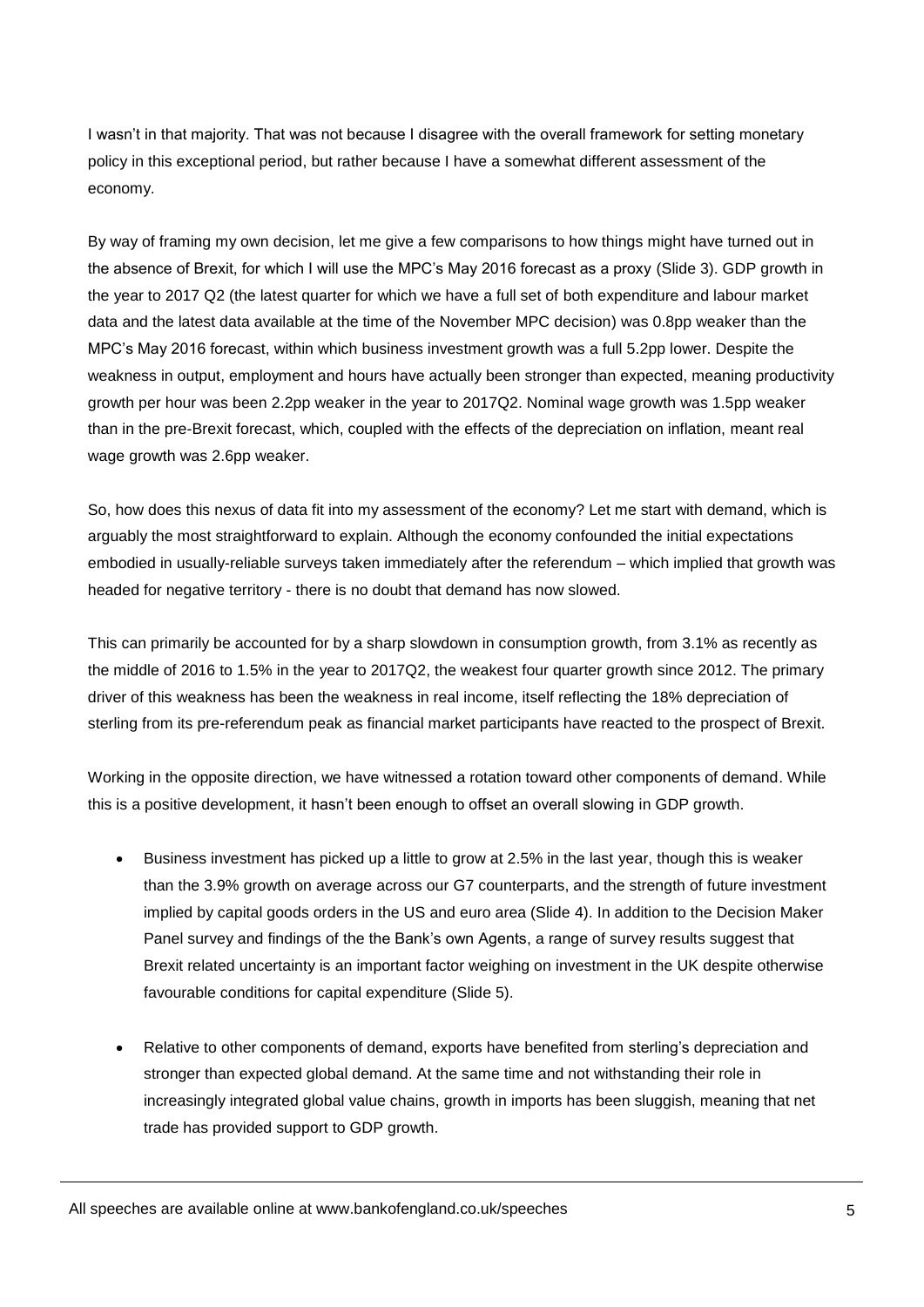Taking all of these together leads me to conclude that, although the resilience of growth in the wake of the referendum has been welcome, the broad channels through which we would have expected demand to adjust to a vote to leave the EU are now operating. As a result, GDP growth has slowed from average quarterly rates of 0.7% in 2014 and 2015 to 0.4% more recently. For those of you who, like me, have had to assess and categorise past UK slowdowns as either U- or V-shaped, I consider what we are witnessing as more of a saucer-shaped slowdown and pretty unusual for that (Slide 6). Given the long horizon over which the effects of Brexit could play out, we are likely to be on the flat part of the saucer for some time – as embodied in the MPC's forecast for GDP growth which remains at 0.4% per quarter over the 3-year forecast horizon, conditional on households and companies basing their decisions on the expectation of a smooth adjustment to new trading arrangements.

If realised, that will leave the economy about 2% smaller by 2020 than the May 2016 MPC forecast would have implied. And that growth shortfall is in spite of the fact that global growth has strengthened more than expected in the May 2016 MPC forecast.

The biggest risk I see to that outlook for demand is around the resolution of the current uncertainty about our eventual trading arrangements and the path that will be followed to reach them. Were that uncertainty to be lifted, I can see a case for why UK whole economy demand could grow more strongly, more in line with, for example, recent manufacturing indicators. Equally, were uncertainty to persist at current levels or even increase further, I could see a case for demand growth, and in particular investment growth, being weaker.

The reaction of the supply side of the economy since the referendum is more open to interpretation and given the uncertainties is something informed people can have divergent views on. The combination of weak investment, strong growth in employment, weak wage growth and low productivity growth (Slide 7) lends itself to two potential explanations – and they are neither mutually exclusive nor exhaustive. In either case the sign of the response of key variables is the same, making it difficult to pick between them, but the implications for the outlook for spare capacity and inflation differ.

The first is that since the referendum there has already been a material hit to the supply side of the economy in the form of a reduction in Total Factor Productivity (TFP), which is the efficiency with which companies put their labour and capital inputs to use. This would reduce output per worker, and hence real wages. It would also reduce future profitability, thus deterring investment. A reduction in TFP would have a lasting effect on productivity and hence the supply side of the economy, reducing the rate at which it can grow without generating above-target inflation.

Like most economists I expect Brexit to have a negative impact on TFP for a variety of reasons, including the need to reallocate resources toward supplying new customers or new products, and the general effect of

All speeches are available online at www.bankofengland.co.uk/speeches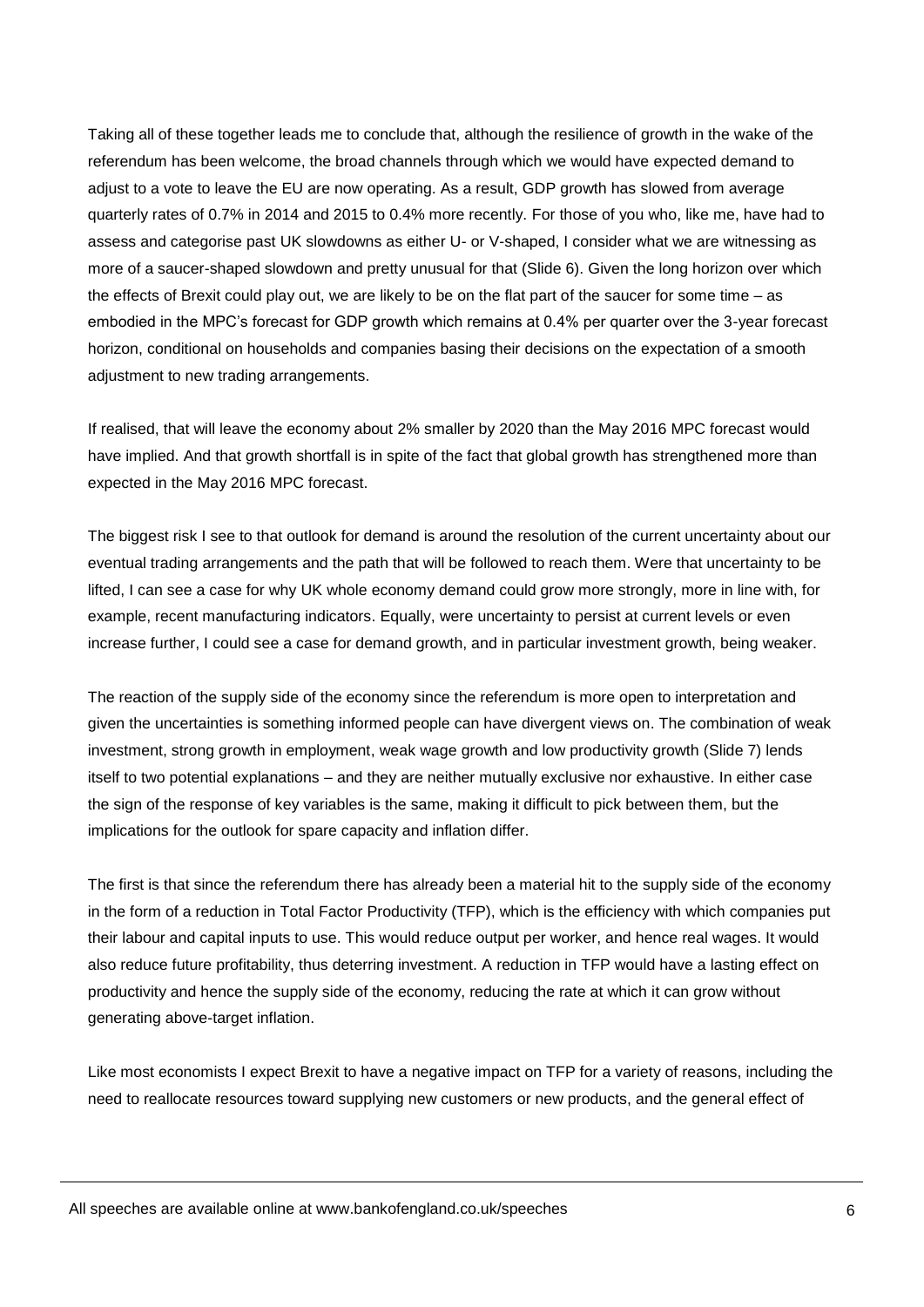reduced openness<sup>2</sup>. But these are effects that, like the effects of capital deepening on productivity, will tend to either build over the long run or only really take hold after our trading arrangements have changed. So, while they can be expected to have a material impact on productivity by the end of the MPC's forecast horizon, I'm not convinced they can fully account for the additional weakness in productivity we have already seen. It shrank by 0.2% in the year following the referendum compared to growth of 0.5% on average in the preceding seven years.

A second potential explanation for how the supply side data have evolved is that since the referendum workers have responded to uncertainties about the outlook by showing even more flexibility in their wage demands. People's willingness to accept lower real wages would encourage firms to hoard labour, and shift away from capital expenditure toward more labour input for a given unit of output. Such a further increase in labour market flexibility would imply that part of the recent renewed weakness in productivity growth is cyclical, meaning there is a bit more room for the economy to grow without generating above-target inflation in the medium term.

I attach some weight to the idea that workers have responded to the changing outlook by showing greater flexibility in their wage demands. This would be consistent with a trend I have observed throughout my career and in successive cycles in which peaks and troughs in unemployment have been lower in each cycle since the 1980s. Since the crisis, real wage flexibility has been particularly notable, and it may have intensified further since the referendum as the unemployment rate has fallen further to 4.3%. As supporting evidence I would point to the fact that the weakness in private sector real wage growth relative to the MPC's May 2016 forecast has been greater than would be required just to match the weakness in productivity growth<sup>3</sup>, and that is in spite of the additional pressure on real income growth from higher import prices over the same period<sup>4</sup>. This may also be working alongside the level of uncertainty to encourage firms to meet output growth using labour rather than undertaking capital expenditure projects.

At the margin, the idea that workers are responding to Brexit by showing increased flexibility could mean that there is more room than headline measures of slack suggest for the economy to grow without generating above-target inflation in the medium term (Slide 8). Certainly, it would help explain why, despite unemployment being at its lowest level in 42 years, measures of domestically generated inflationary pressure generally remain below levels that would be consistent with inflation being at target in the medium term. That includes a wide range of measures, including unit wage costs, those derived from the Consumer Price Index, and those based on national accounts measures of value added.

In turn, the subdued nature of domestically generated inflation is evidence that the current elevated level of headline inflation is attributable to pressure arising from the pass through of the depreciation of sterling. In

1

 $2$  See Broadbent (2017) for a full discussion of these issues

<sup>3</sup> Private sector real wage growth, calculated by deflating nominal wage growth by output prices, was 1.8pp weaker in the year to

<sup>2017</sup>Q2 than expected at the time of the May 2016 forecast, while growth in productivity *per head* was 0.7pp weaker. 4 For a full discussion of wage growth, see Cunliffe (2017)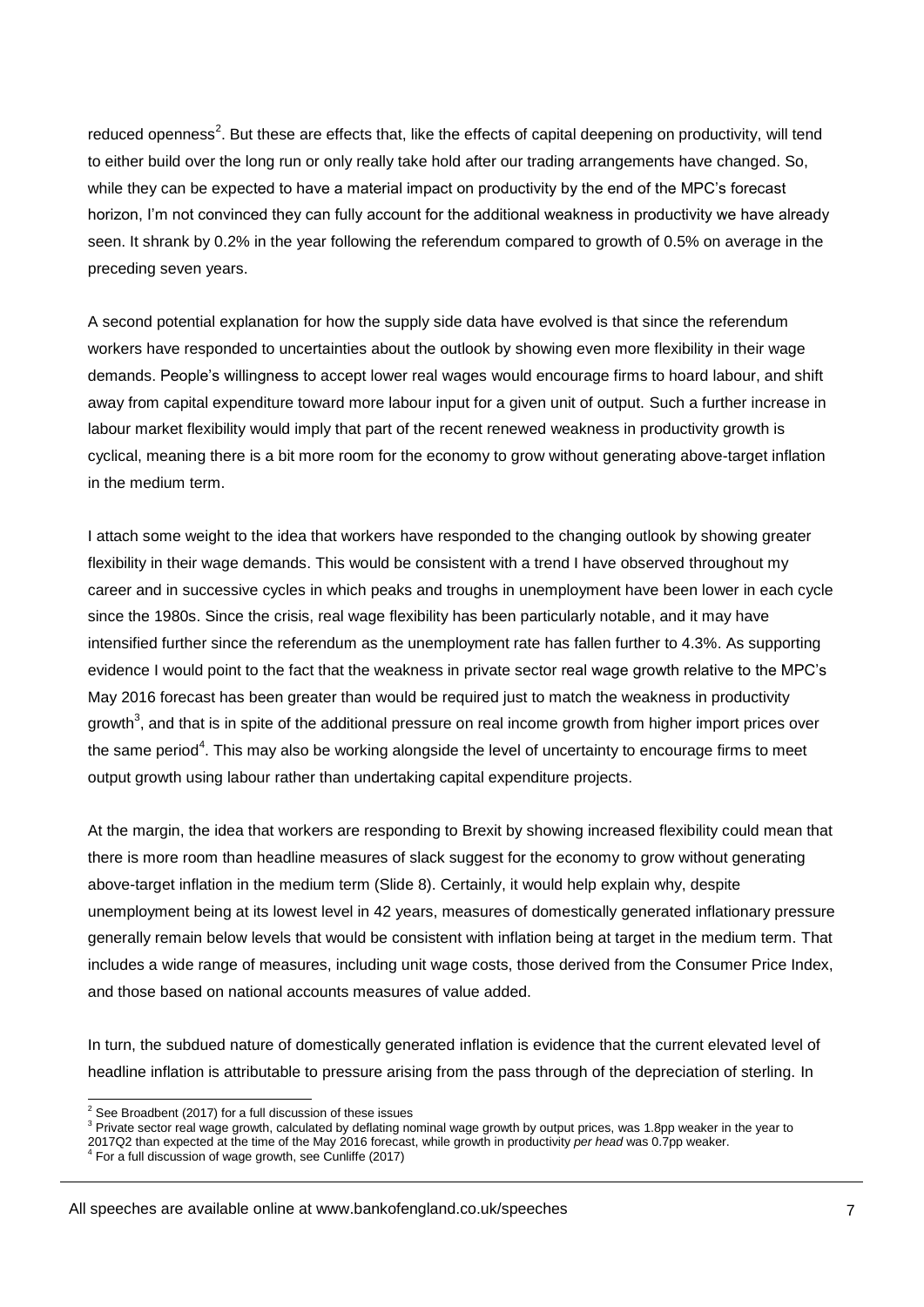judging the appropriate balance to be struck when faced with a trade-off between returning inflation sustainably to target and supporting jobs and activity, one must pay close attention to any sign that above target inflation is feeding through to 'second round' effects in domestic costs. So far that doesn't seem to be the case.

In summary, it is difficult to determine precisely why the supply side of the economy has behaved as it has in the period since the referendum. The weakness in real wage growth, and the subdued nature of domestically generated inflation mean I am not yet ready to discount the idea that labour market flexibility is continuing to intensify. If true it would mean there is a little more room than headline measures of slack suggest for the economy to grow without generating above-target inflation in the medium term. For that reason, in our November meeting I was willing to wait for more evidence on the evolution of wage and domestic cost growth before beginning to withdraw some monetary stimulus. So I voted for no change in Bank Rate.

#### **Deliver**

Once the decision is made, attention turns to the final phase of 'end to end' monetary policy: Deliver. A key part of being Deputy Governor for Markets and Banking is responsibility for delivering much of the Bank's monetary, and indeed financial stability, operations. That includes: implementing decisions; monitoring market developments; identifying and, where appropriate, addressing risks to resilience and effectiveness.

In many ways the November MPC decision was a historic change in policy – the first increase in Bank Rate in over a decade (Slide 9). I remember the previous increase in Bank Rate well as the July 2007 MPC meeting was the first I attended as the Treasury's representative. A lot else has happened in the intervening 10 years, but from an operational perspective it was a relatively straightforward change for the Markets area of the Bank to implement. Bank Rate, which is the rate paid on reserve accounts held at the Bank by 183 financial institutions, was changed immediately after the MPC's decision and used as the basis for calculating interest due for that day.

Because reserves held at the central bank are the ultimate liquid and risk-free asset in any currency, the rate paid on them serves as the reference point for all other overnight interest rates in the money market. As a result a range of key overnight market rates increased on the day of the MPC's decision including the Sterling Overnight Index Average (SONIA, a key benchmark for unsecured overnight borrowing and lending) and the Repurchase Overnight Index Average (RONIA, a key benchmark for overnight borrowing and lending secured against gilt collateral). In the period since the change in Bank Rate, both SONIA and RONIA have been on average 25bps higher than in the month preceding the decision (Slide 10).

But effective delivery extends well beyond mechanically changing parameters within our systems. The Bank's operations in money, gilt, corporate bond and foreign exchange markets, its operation of the Real Time Gross Settlement (RTGS) system, all supported by its comprehensive financial and operational risk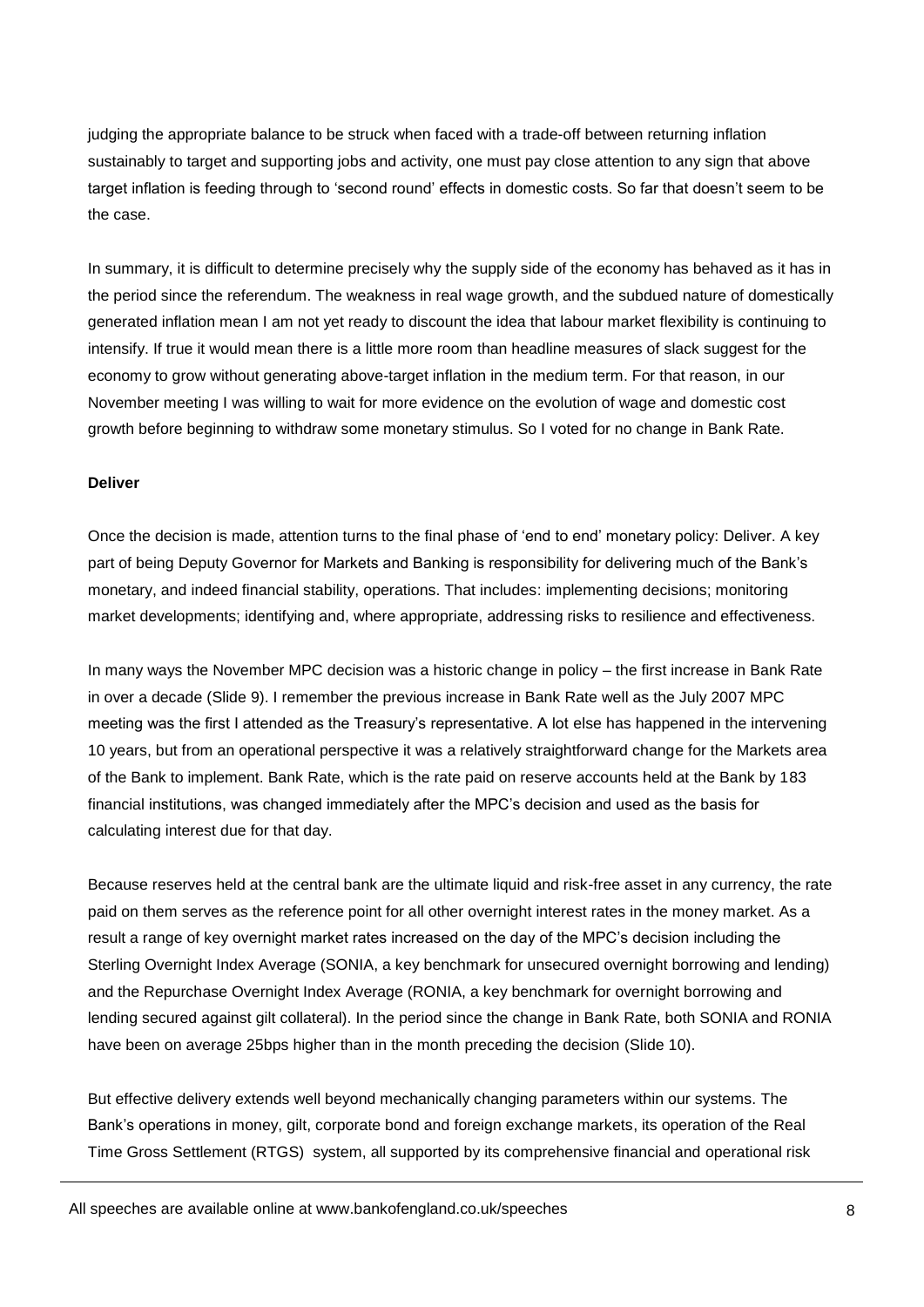management framework, afford it a unique insight into the workings of the financial system. Markets and Banking staff are thus able to advise members of the MPC, FPC and PRC about key developments in monetary and financial conditions.

Our operations also leave us well placed to assess the resilience and effectiveness of markets and the infrastructure that underpin them. The Bank has always stood ready to use its convening powers or, where necessary, intervene directly in order to help ensure the smooth functioning of core sterling markets. But this has been given new impetus in recent years as initiatives such as the Open Forum and the Fair and Effective Markets Review made clear that the Bank considers scanning the horizon for emerging vulnerabilities as important as stepping in when risks have crystallised.

Working to monitor and improve resilience and effectiveness is something I consider to be a core part of delivering not only monetary, but also financial stability. And I believe the Bank's work in this area will play an important role in ensuring the UK has a resilient, effective and innovative financial system as it leaves the EU. There are two ongoing initiatives to enhance financial infrastructure that I would like to draw attention to today. Both demonstrate the Bank's willingness to define ourselves in terms of best practice of governance and transparency, and our ongoing commitment to working closely with end users of this infrastructure.

The first is the reform of the SONIA overnight interest rate benchmark. In April next year the Bank will take on end-to-end administration of this key market benchmark, which is also a critical input to the MPC and FPC's assessment of conditions in sterling money markets. The key outcome of the reforms will be to improve the sustainability and representativeness of this piece of infrastructure by using a broader dataset covering both brokered and bilateral transactions, collected as part of the Bank's Sterling Money Market data collection.

Following the implementation of SONIA reforms the Bank will publish an assessment of its compliance with IOSCO Principles for Financial Benchmarks, alongside an external assurance report. Consistent with those principles, a SONIA Oversight Committee comprising of a mix of Bank and independent members will provide scrutiny on all aspects of the benchmark.

A more robust SONIA provides markets with a credible alternative to sterling Libor as a key reference rate and benchmark. Indeed SONIA has recently been confirmed as the market's preferred alternative rate by the Sterling Risk Free Rate Working Group. That is a necessary step in ending the current over-reliance on Libor.

Developing alternatives to Libor and similar benchmarks and encouraging their use has been a key priority of the international financial community since the Financial Stability Board, chaired by the Governor, published its report on interest rate benchmark reform in 2014. But the importance of this work has grown as it has become apparent that transactions underlying Libor are at best scarce. Resulting concerns about the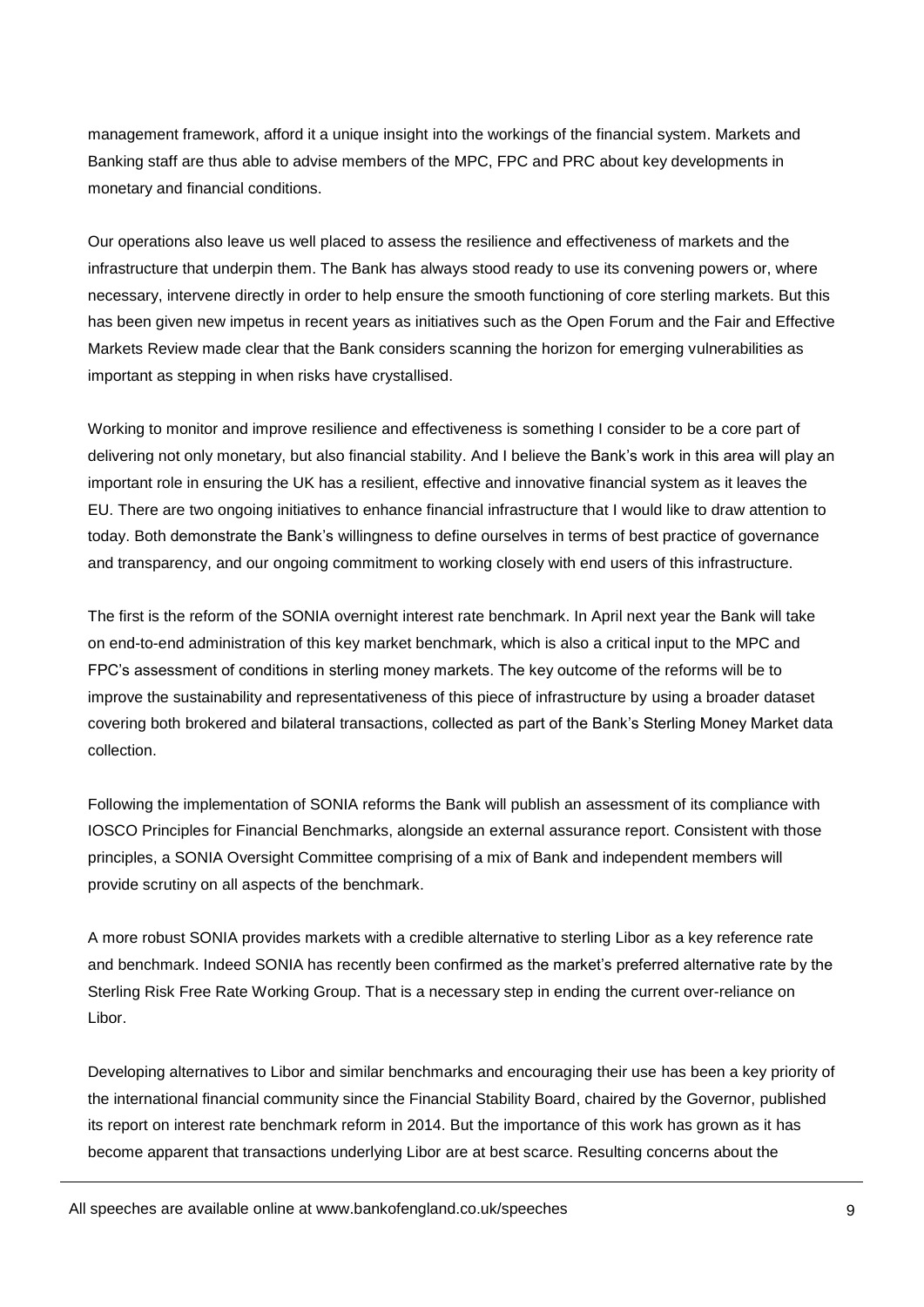medium-term sustainability of Libor, set out in a speech by Andrew Bailey in the summer, highlight the need for a transition away from Libor to alternative benchmarks. $^{\rm 5}$ 

As we move to the next phase of benchmark reform work – a broad-based transition to SONIA – it is clear that active engagement will be needed from participants across all relevant sectors and markets. As a result, the Bank and FCA are currently finalising plans to broaden the mandate and membership of the Sterling Risk Free Rate Working Group.

The second ongoing initiative I would like to draw attention to is the renewal of RTGS - which is the means by which central bank reserves are transferred between banks big and small, and settles around £600bn of transactions per day. The world of payments is one which has undergone many changes in its long history – from the idea in the 1770s that a single central location (the Five Bells Tavern once of Lombard Street) should be nominated as a meeting point at which at which to settle obligations to the launch in 1996 of real time gross settlement in the UK. We are currently living through another period of innovation, as FinTech has enabled payments to be decoupled from traditional banking services.

The aim of the RTGS renewal programme is to deliver a more resilient, flexible and innovative sterling settlement system, and by doing so we will help ensure the UK remains a world-leader in payment systems. As well as providing a strong underpinning for monetary stability, RTGS will promote competition and strengthen financial stability. The programme will run over a period of years, but some key features have already been delivered including the opening up of access to RTGS to non-bank payment providers, who have been able to apply for accounts RTGS since July.

One particularly noteworthy milestone was reached last Monday, when the Bank began to provide the direct delivery of the High Value Payment System, CHAPS, the workings of which are shown in this Vision 2020 style graphic (Slide 11). This brought to an end the split of responsibilities between CHAPS Co, the private sector administrator of the scheme, and the Bank, which provides the underlying infrastructure in the form of the overall RTGS system. Although this split had its merits historically, the changing scale, nature and sophistication of cyber and other threats to the stability of payment systems mean there is a compelling financial stability case for being able to provide end-to-end risk management within one organisation.

In recent months the Bank has worked closely with the shareholders, users, management and staff of CHAPS Co to bring about a smooth and orderly transition and avoid any disruption to the service provided. On Monday last week, former CHAPS Co staff took their new seats in the Bank of England, and by 7am more than 22,000 transactions had been completed on the Bank's infrastructure with a value of £11bn. In the first week, approximately 862,000 transactions were completed, with a value of £1.5trn, including wholesale

<sup>1</sup>  $<sup>5</sup>$  Bailey (2017)</sup>

All speeches are available online at www.bankofengland.co.uk/speeches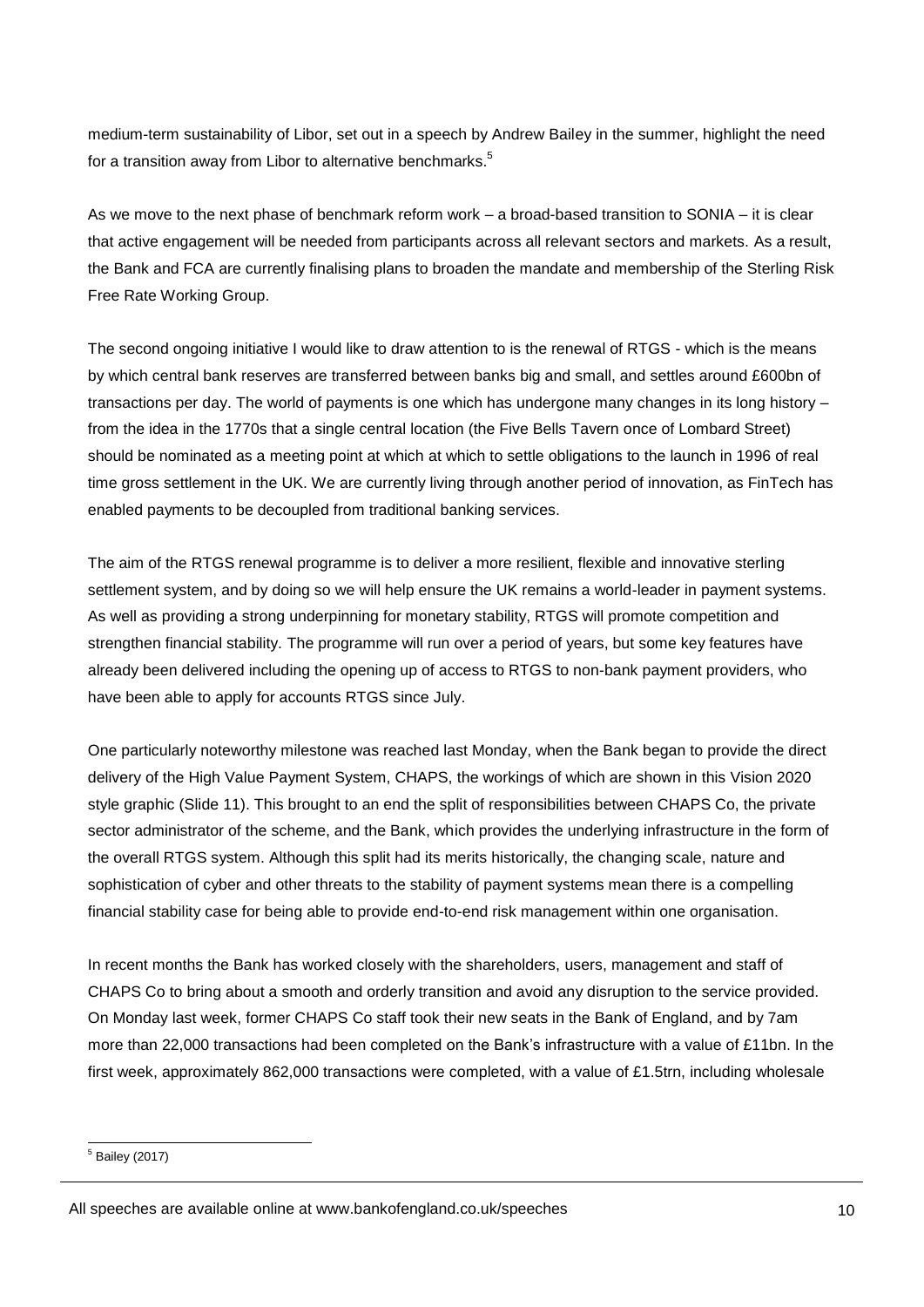interbank payments, mortgages, company invoices and much more. In short, it was business as usual for banks and their customers.

Like our administration of SONIA the combined RTGS and CHAPS service will benefit from best practice governance arrangements, including a new Board which will meet for the first time in December, chaired by me and with four independent members recruited through a competitive process. We will also continue to benefit from the voice of CHAPS users, through the establishment of a new Strategic Advisory Forum for senior industry representatives.

#### **Conclusion**

Let me recap on how I see end to end monetary policy. The well-defined objectives of monetary policy have provided a strong foundation on which the MPC can base its decisions over the course of the crucial period up to and beyond the UK's withdrawal from the EU.

But to be successful, monetary, and indeed financial stability, policy must be effectively delivered. That requires the efficient implementation of decisions. And it requires stable and effective core sterling markets and payments infrastructure.

The Bank has a long history of outstanding execution of decisions, of scanning the horizon for emerging vulnerabilities in markets, and of using its position to address them. In keeping with this history, these are things I will prioritise in my term as Deputy Governor for Markets and Banking.

Beyond Define, Decide, Deliver, there is of course 'Describe'. Improving our communications internally and externally is a key priority of the Bank's Vision 2020 strategy, because better communication will support our mission to deliver monetary and financial stability. A new focus of our communications is on schools. We started last week in Merseyside and over the next year Bank staff are visiting 200 schools covering 9% of the pupil population. But engaging with traditional stakeholders remains important, on which note let me take some of your questions.